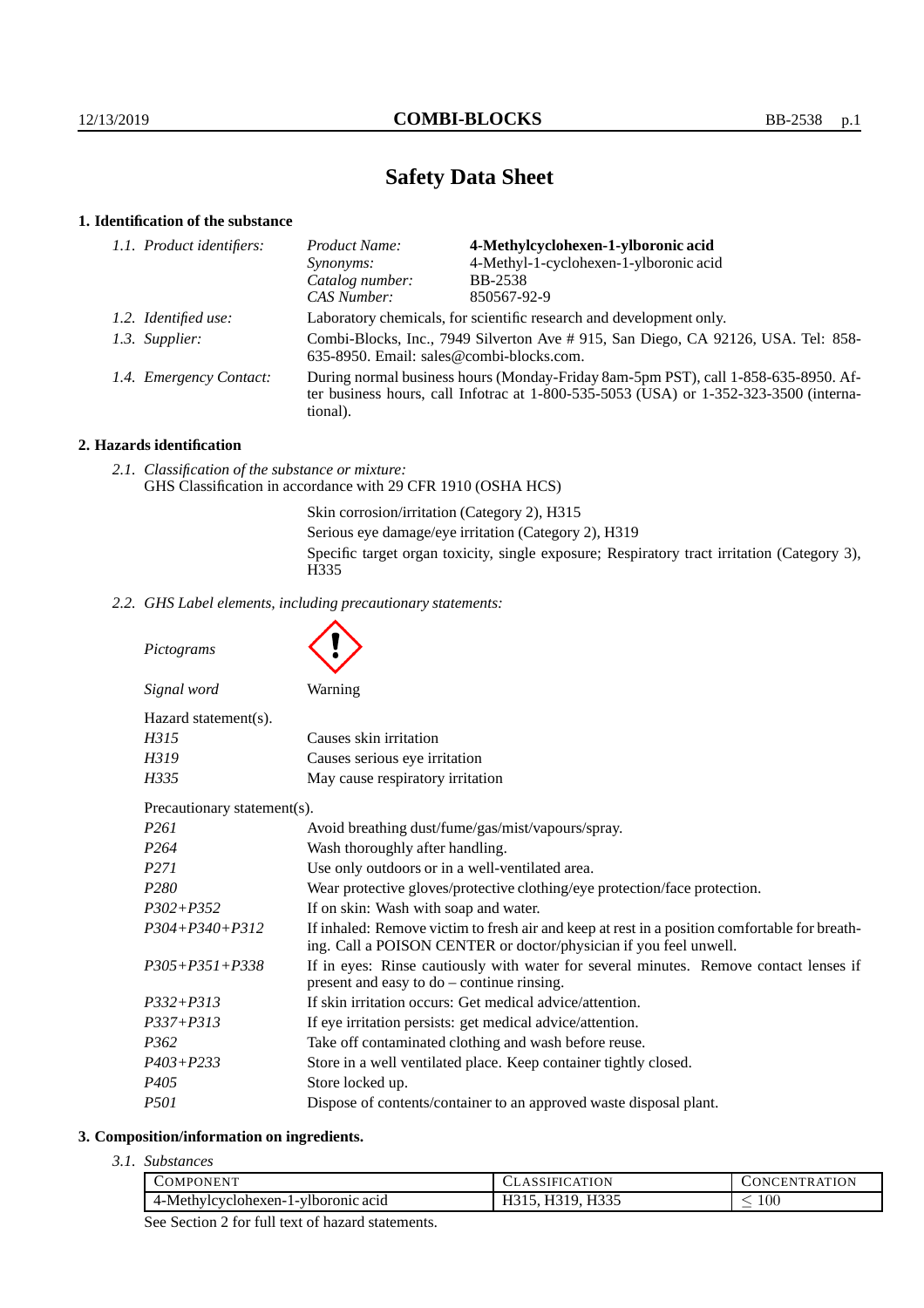## **4. First aid measures**

*4.1. Description of first aid measures.*

| Consult a physician. Show this safety data sheet to the doctor in attendance. Move out of<br>dangerous area.                                         |
|------------------------------------------------------------------------------------------------------------------------------------------------------|
| Remove victim to fresh air and keep at rest in a position comfortable for breathing. Call a<br>POISON CENTER or doctor/physician if you feel unwell. |
| Wash with soap and water.                                                                                                                            |
| Rinse cautiously with water for several minutes. Remove contact lenses if present and<br>easy to $do$ – continue rinsing.                            |
| Wash out mouth with copious amounts of water for at least 15 minutes. Seek medical<br>attention.                                                     |
|                                                                                                                                                      |

- *4.2. Most important symptoms and effects, both acute and delayed:* See Section 2.2 and/or in Section 11.
- *4.3. Indication of any immediate medical attention and special treatment needed:* No data.

#### **5. Fire fighting measures**

- *5.1. Extinguishing media:* Use dry sand, dry chemical or alcohol-resistant foam for extinction.
- *5.2. Special hazards arising from the substance or mixture:* Carbon monoxide.
- *5.3. Advice for firefighters:* Wear self-contained breathing apparatus for firefighting if necessary.
- *5.4. Further information:* No data available.

#### **6. Accidental release measures**

- *6.1. Personal precautions, protective equipment and emergency procedures:* Ensure adequate ventilation. Use personal protective equipment.
- *6.2. Environmental precautions:* Should not be released into the environment. See Section 12 for additional ecological information.
- *6.3. Methods and materials for containment and cleaning up:* Sweep up or vacuum up spillage and collect in suitable container for disposal.
- *6.4. Reference to other sections:* Refer to protective measures listed in Sections 8 and 13.

#### **7. Handling and storage**

- *7.1. Precautions for safe handling:* Avoid contact with skin and eyes. Avoid inhalation of vapour or mist. Keep away from sources of ignition - No smoking. Take measures to prevent the build up of electrostatic charge. For precautions see section 2.2.
- *7.2. Conditions for safe storage, including any incompatibilities:* Store under −20◦C. Keep container tightly closed in a dry and well-ventilated place. Containers which are opened must be carefully resealed and kept upright to prevent leakage.
- *7.3. Specific end use(s):* Laboratory chemicals, for scientific research and development only.

#### **8. Exposure Controls / Personal protection**

*8.1. Control parameters:*

*Components with workplace control parameters:* Contains no substances with occupational exposure limit values.

*8.2. Exposure controls:*

*Appropriate engineering controls:* Ensure that eyewash stations and safety showers are close to the workstation location. Ensure adequate ventilation, especially in confined areas. Use only under a chemical fume hood.

*Personal protective equipment:*

| Eye/face protection: | Wear appropriate protective eyeglasses or chemical safety goggles as described by OSHA's<br>eye and face protection regulations in 29 CFR 1910.133 or European Standard EN166.                                                                                                                                         |
|----------------------|------------------------------------------------------------------------------------------------------------------------------------------------------------------------------------------------------------------------------------------------------------------------------------------------------------------------|
| Skin protection:     | Handle with gloves. Gloves must be inspected prior to use. Use proper glove removal<br>technique (without touching glove's outer surface) to avoid skin contact with this product.<br>Dispose of contaminated gloves after use in accordance with applicable laws and good<br>laboratory practices. Wash and dry hands |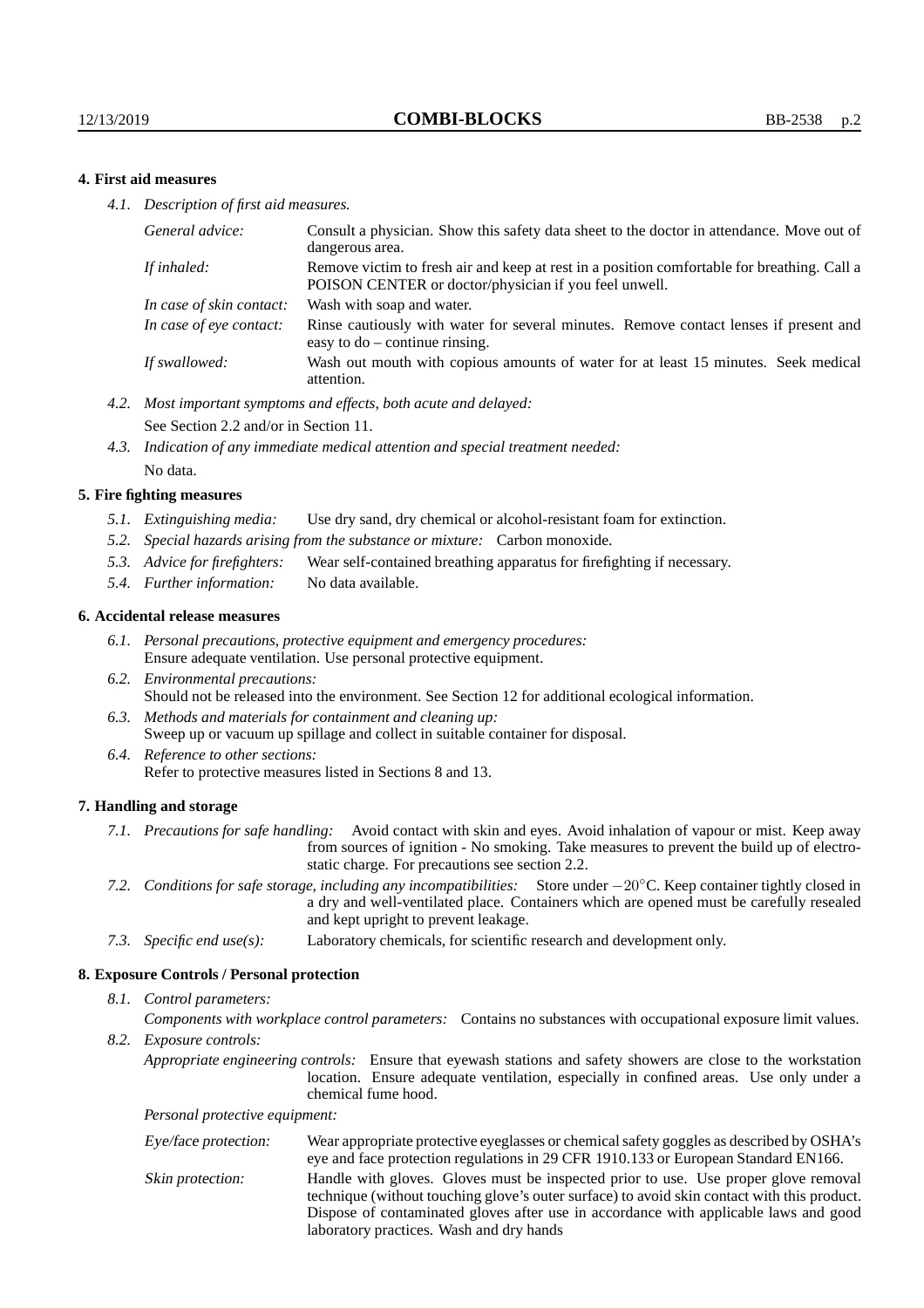| <b>Body Protection:</b> |         | Complete suit protecting against chemicals, Flame retardant antistatic protective clothing.                       |
|-------------------------|---------|-------------------------------------------------------------------------------------------------------------------|
|                         |         | The type of protective equipment must be selected according to the concentration and                              |
|                         |         | amount of the dangerous substance at the specific workplace.                                                      |
| Respiratory protection: |         | No protective equipment is needed under normal use conditions.                                                    |
|                         |         | Control of environmental exposure: Prevent further leakage or spillage if safe to do so. Do not let product enter |
|                         | drains. |                                                                                                                   |

## **9. Physical and chemical properties**

*9.1. Information on basic physical and chemical properties*

| (a)               | Appearance:                                   | Solid          |
|-------------------|-----------------------------------------------|----------------|
| (b)               | Odour:                                        | No data        |
| (c)               | Odour Threshold:                              | No data        |
| (d)               | $pH$ :                                        | No data        |
| (e)               | Melting point/freezing point:                 | $160 - 170$ °C |
| (f)               | Initial boiling point and boiling range:      | No data        |
| (g)               | Flash point:                                  | No data        |
| (h)               | Evaporatoin rate:                             | No data        |
| (i)               | Flammability (solid, gas):                    | No data        |
| (j)               | Upper/lower flammability or explosive limits: | No data        |
| $\left( k\right)$ | Vapour pressure:                              | No data        |
| (1)               | Vapour density:                               | No data        |
| (m)               | Relative density:                             | No data        |
| (n)               | Water solubility:                             | No data        |
| $\circ$           | Partition coefficient: n-octanol/water:       | No data        |
| (p)               | Auto-ignition:                                | No data        |
| (q)               | Decomposition temperature:                    | No data        |
| (r)               | Viscosity:                                    | No data        |
| (s)               | Explosive properties:                         | No data        |
| (t)               | Oxidizing properties:                         | No data        |

*9.2. Other safety information:*

| Formula          | $C_7H_{13}BO_2$ |
|------------------|-----------------|
| Molecular weight | 140.0           |
| CAS Number       | 850567-92-9     |

## **10. Stability and reactivity**

- *10.1. Reactivity* No data
- *10.2. Chemical stability* Stable under recommended storage conditions.
- *10.3. Possibility of hazardous reactions* No data
- *10.4. Conditions to avoid*
- *10.5. Incompatible material* No data.
- *10.6. Hazardous decomposition products:*

Hazardous decomposition products formed under fire conditions: Carbon monoxide. Other decomposition products: No data In the event of fire: See Section 5.

## **11. Toxicological information**

*11.1 Information on toxicological effects*

| Acute toxicity:                    | No data available.                |
|------------------------------------|-----------------------------------|
| Skin irritation/corrosion:         | No data available.                |
| Eye damage/irritation:             | Causes serious eye irritation.    |
| Respiratory or skin sensitization: | May cause respiratory irritation. |
| Germ cell mutagenicity:            | No data available.                |
| Carcinogenicity:                   | No data available.                |
| Reproductive toxicity:             | No data available.                |